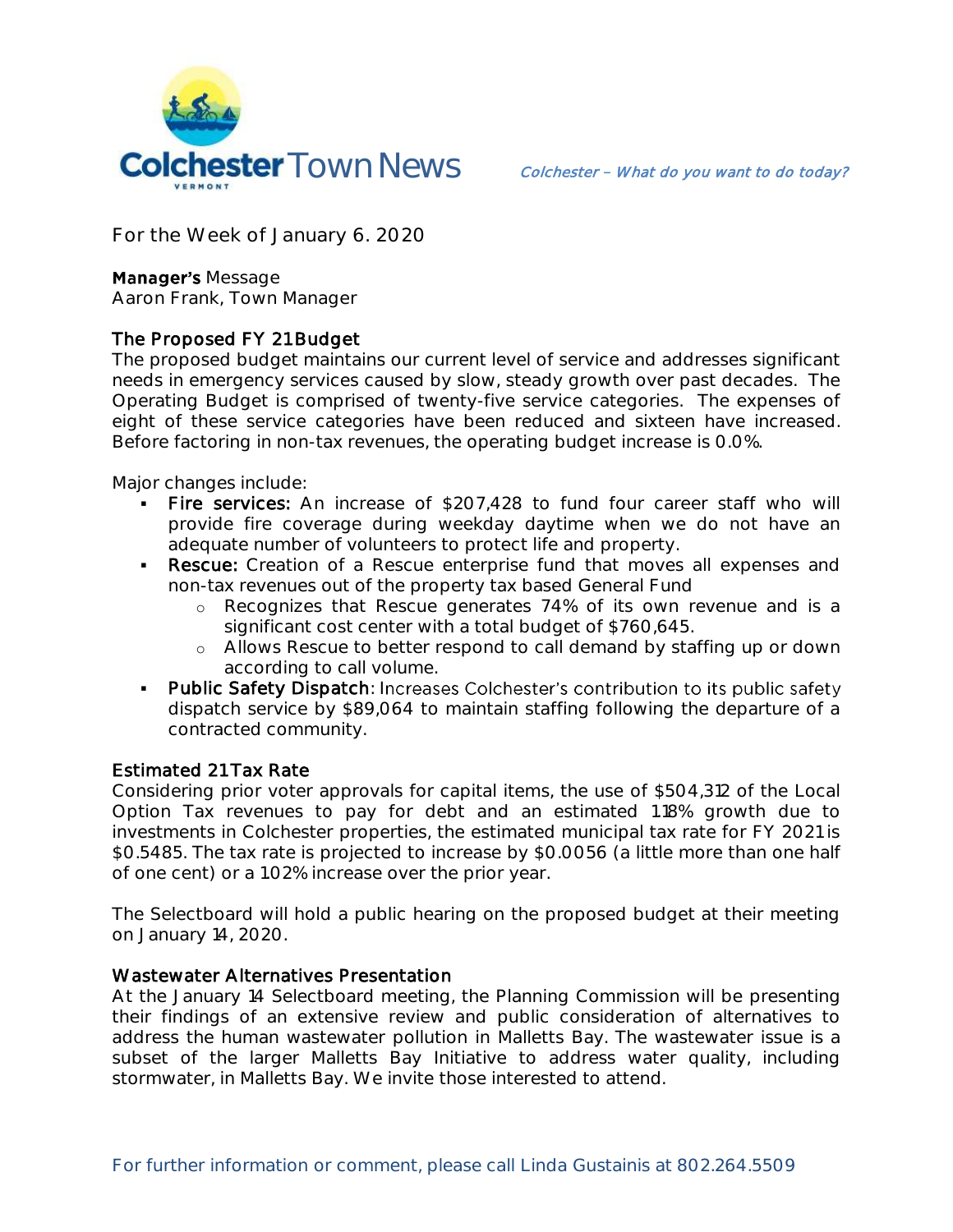

The Planning Commission's report is available here: <http://www.colchestervt.gov/DocumentCenter/View/5721/MBIReportFINAL>

For more about the Town Manager's Office, visit <http://colchestervt.gov/manager> or call 264-5509.

**Office of the Town Clerk | Treasurer Julie Graeter**

Happy New Year from the Clerk's Office!

 As this New Year starts we begin preparing for Federal and State income tax filing. Please be sure to file your VT Dept. of Taxes Homestead Declaration filing (HS-122). For more visit: [https://tax.vermont.gov/individuals.](https://tax.vermont.gov/individuals)

For more about the Town Clerk's Office visit http://colchesteryt.gov/townclerk or call 264-5520.

**Assessor Robert Vickery**

- We'll be sending out requests to commercial properties for inventories in January. This request will be for all income and expenses related to real estate only. This data is important to understand market rents, vacancy rates, and typical expenses for commercial real estate to help establish value.
- Continuing ongoing preparations for the 2020 Grand List.
- Continuing inspections of new construction permitted as of April 1, 2019

 Find GIS Map and Assessment Data at<http://www.axisgis.com/ColchesterVT/> For more about the Assessor's Office visit <http://colchestervt.gov/assessor> or call 264-5671.

**Burnham Memorial Library Kelly McCagg, Director**

2019 has been a memorable year at Burnham Library:

- Over the course of the past 12 months, 68,223 people visited the library, an average of about 1,312 per week; 81,991 items were circulated; and patrons downloaded 4,092 e-books and 4,671 audiobooks.
- We finished the renovations of the lower level of the Meeting House in March.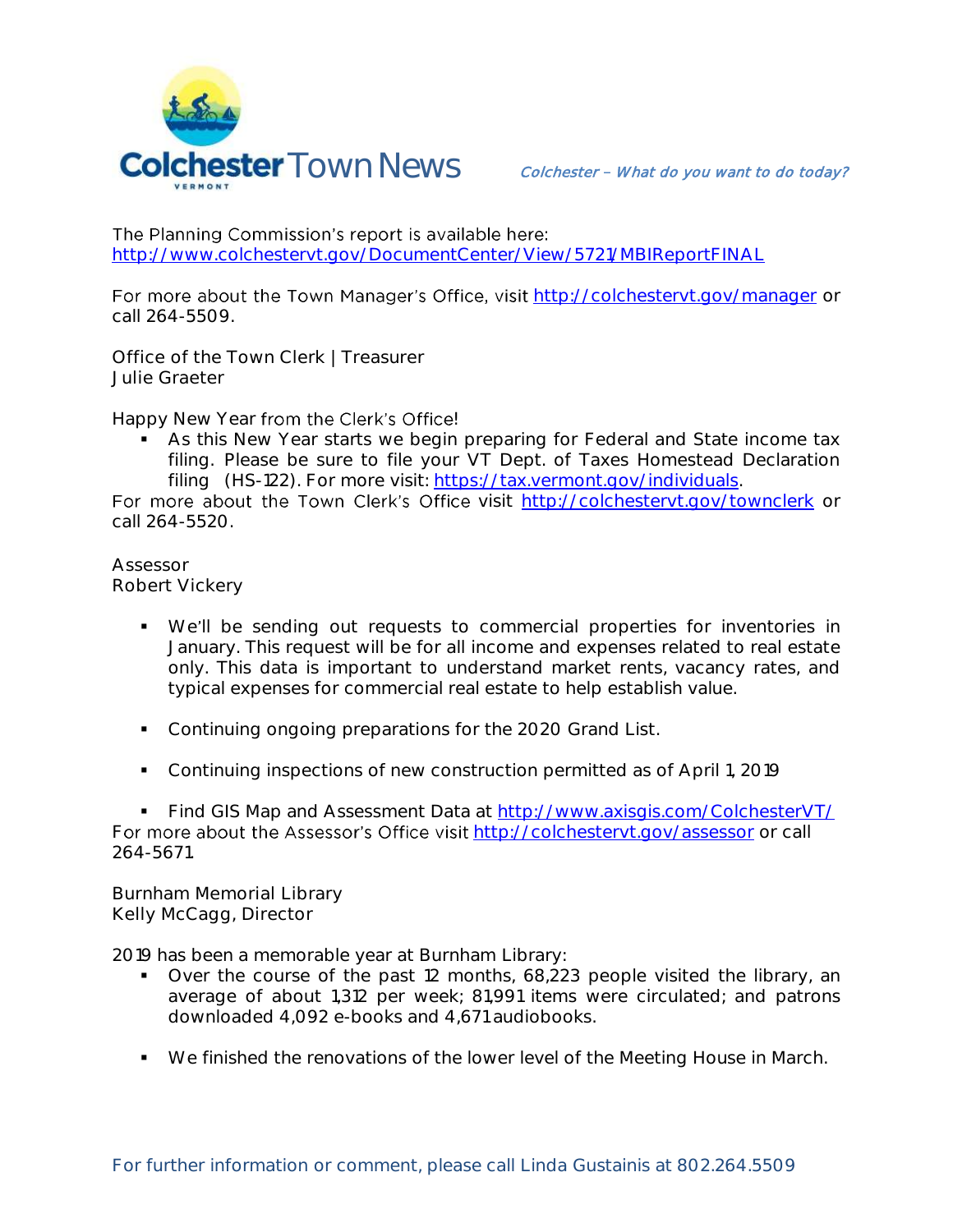

- **The Meeting House hosted 305 programs, meetings, and events, including our** Summer Concert Series, Fiber Fest, and Annual Tree Lighting and Caroling.
- **Burnham Library received the Libraries Lead with Digital Skills Grant** sponsored by the American Library Association and the Public Library Association, funded partially by Google. It will allow the library to provide more technology education to our patrons. We are looking forward to more classes in 2020!
- This year, we participated in Vermont Reads as part of the Vermont Humanities Council's initiative for state residents to read selected books and participate in community events related to their themes. For 2019 "March: Book One" by civil rights icon John Lewis, in collaboration with Andrew Aydin and Nate Powell, was selected. Over the course of the year, we hosted several March-related programs, which culminated in a livestream of Congressman Lewis' and Andrew Aydin's speaking event at the Flynn Theater.
- Over 266 children and teens participated in our space-themed Summer Reading program. It's early in the year, but we are already planning next summer's activities!
- We also brought the library to patrons who otherwise would not have been able to enjoy the programs and services we offer. 181 Outreach sessions were provided and 3,878 were served.

Be sure to check out our newly redesigned website! For more about Burnham Library events visit<http://colchestervt.gov/library> or call (802) 264-5660.

**Upcoming Town Meetings:** 

- Planning Commission: 1st & 3rd Tuesdays of the month, 7:00pm. Next meeting: 1/7/20
- **Development Review Board:**  $2^{nd}$  Wednesday of the month, 7:00pm. Next meeting: 1/8/20
- Recreation Advisory Board: 2<sup>nd</sup> Wednesday of the month, 7:00am, Champlain Room, 2<sup>nd</sup> floor. Next meeting: 1/8/20
- **Conservation Commission:** 3rd Monday of the month, 7:00pm, at the Bayside Activity Center or per agenda. Next meeting: 1/20/20
- **Library Board of Trustees:** 3rd Thursday of the month, 4:30 PM at Burnham Library. Next meeting: 1/16/20
- Selectboard: 2nd & 4th Tuesday of the month, 6:30pm. Next meeting: 1/14/20.